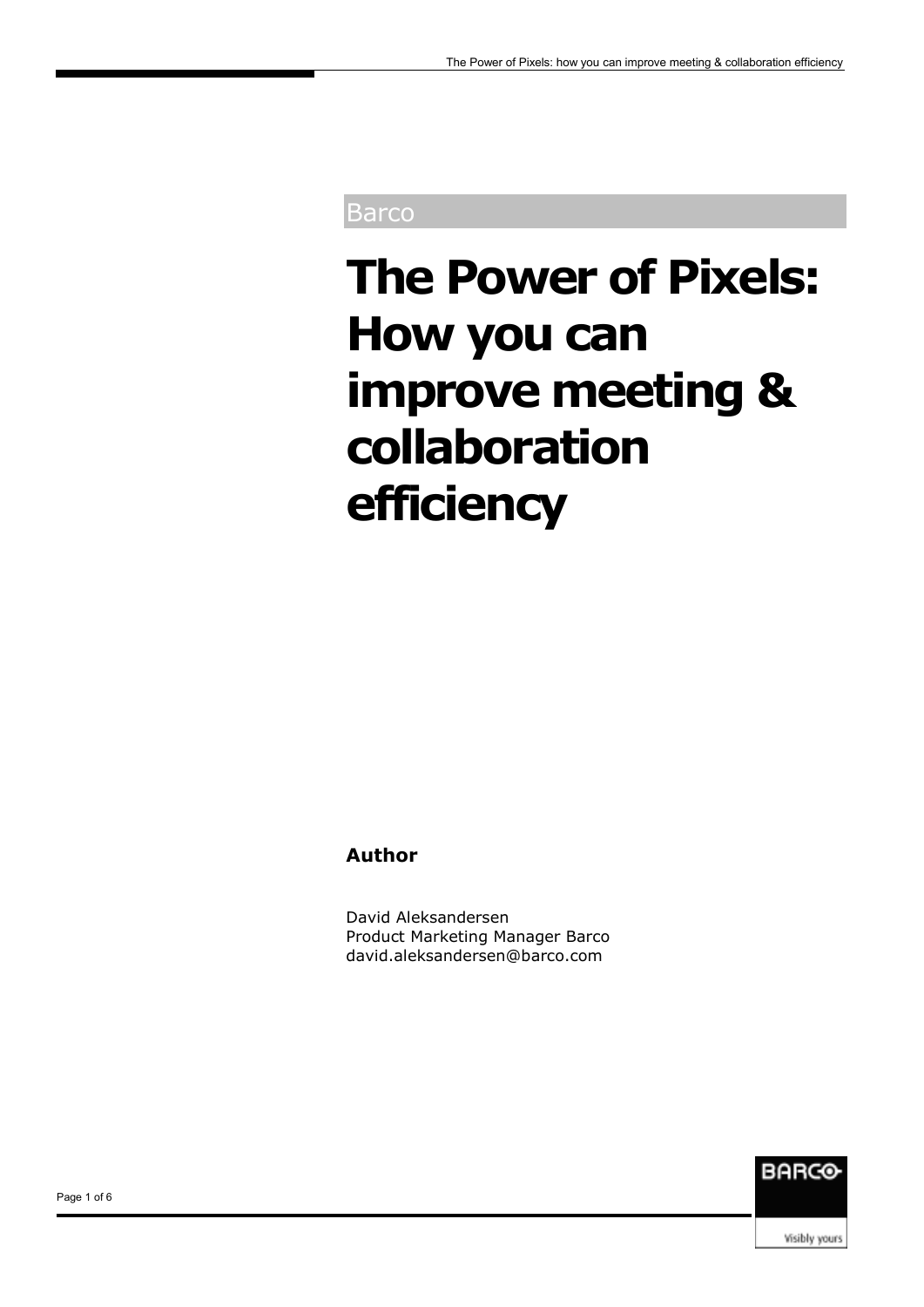#### **INTRODUCTION**

All organizations want to improve business performance. So, how can the modern business organization ensure that its meeting and collaboration rooms foster sensible thinking and smart, efficient decisions?

A wide range of studies have shown that high-resolution displays improve meeting and collaboration efficiency over displays with low resolution. In this paper, we highlight some of the challenges organizations face while trying to improve efficiency and the Barco products that turn these challenges into opportunities.

#### **Key findings**

- Data errors are discovered and corrected more quickly when all data is displayed in a single visualization environment
- Task times are reduced dramatically (by up to 63%) when working in spreadsheets or word processing documents
- Increased screen space increases productivity (9%)
- User satisfaction increases with screen size and pixel count
- Widescreen format gives the best results
- For desktop environments, a multi-screen setup can increase effectiveness too – but bezels are seen as a drawback.

# *If you're able to squeeze out 10% more productivity, do you know how much money that will save?*

Mary Czerwinski, Microsoft Research



**BARCO**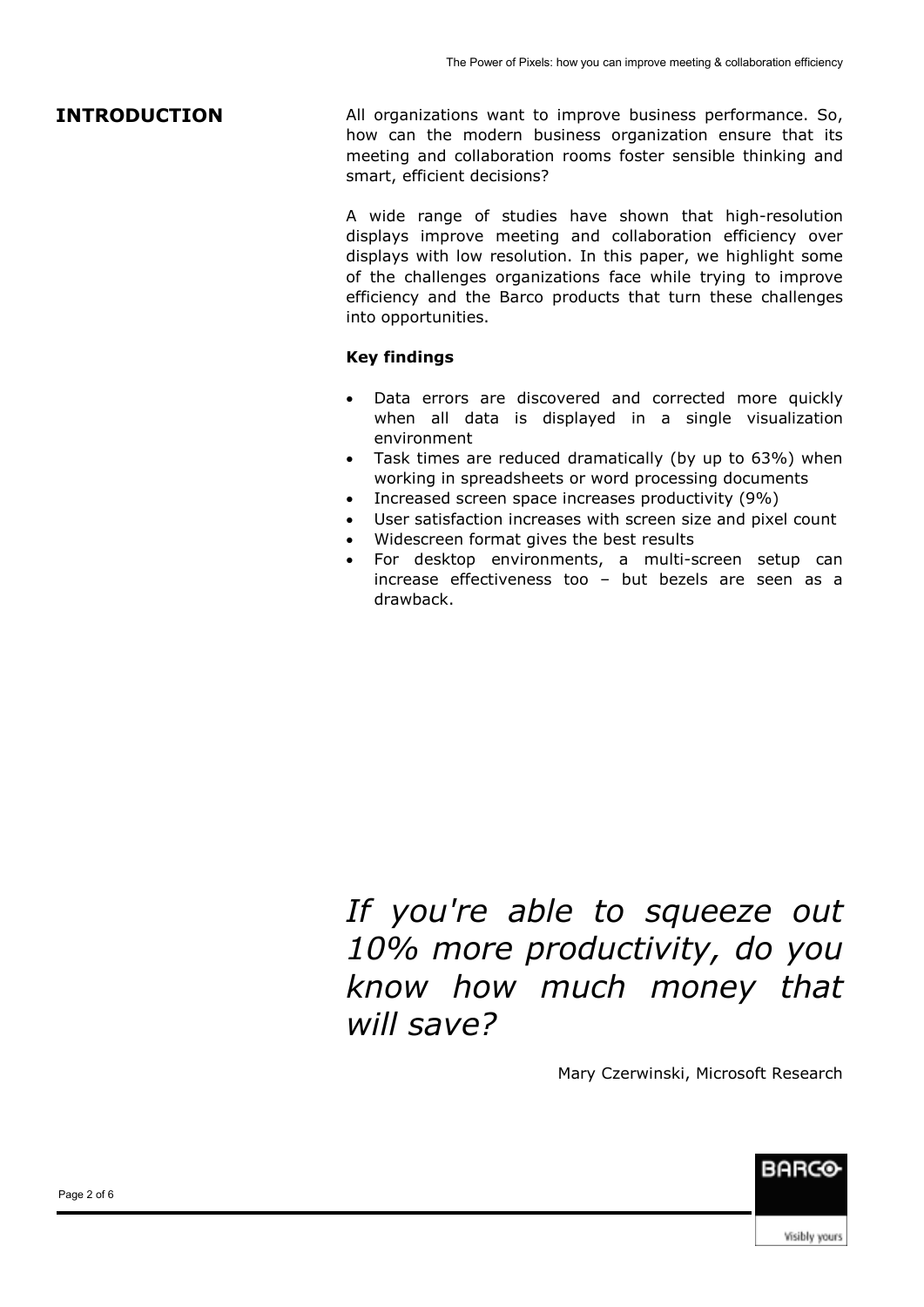#### We might not like meetings very much, but meetings are the most effective way to transfer information and knowledge within an organization. A meeting is the most common way to collaborate – and it's the forum in which critical businessrelated decisions are made. A study by the National Statistics Council shows that employees spend 37% of their time in meetings; and another study shows that more than 11 million formal meetings are held every day in the United States alone. Imagine the benefits of increasing productivity in these meetings by 10%. Every management team is constantly searching for ways to improve its company's efficiency. The reason is simple: the more efficient a business is, the more opportunities it has to become successful. One piece of advice that keeps coming up in articles, books and presentations on the topic is simply: *take advantage of technology.*  While there are many ways to "take advantage of technology", they often require making significant investments (CAPEX), changing work processes, and providing education and training, as well as dealing with resistance in the organization and growing consultancy fees. But what if efficiency and employee satisfaction levels could be increased without large investments and costly education and training? All over the world, you will find meeting, collaboration and board rooms with more or less the same display setup: a projector, a flat panel screen, or both. The majority of these displays have low resolution (WXGA or lower) and, based on statistics from projectorcentral.com, low resolution is still popular.<sup>i</sup> **A WORLD OF MEETINGS THE COMMON CHALLENGE THE CHALLENGE IDENTIFIED**

However, display resolution statistics<sup>ii</sup> from online sources clearly indicate that users working in (and with) technology have high-resolution displays on their laptops or workstations. The statistics from w3schoolsill indicate that 47% have Full HD or "other high"<sup>iv</sup> resolutions.

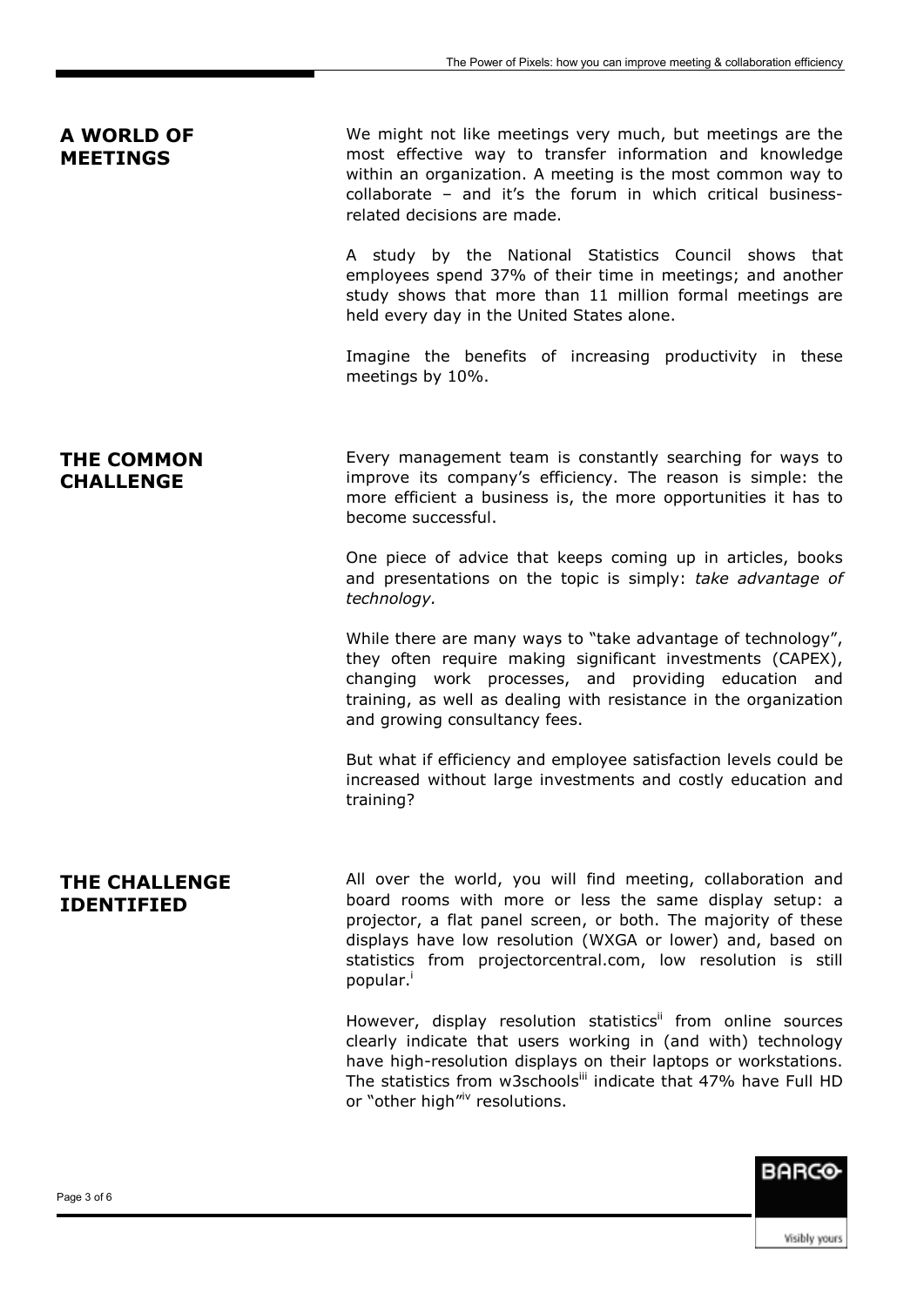Clearly, a lot of work is being done on high-resolution display monitors; and yet, data is presented and discussed and – critical decisions are made – with low-resolution presentation screens.

The low-resolution displays in meeting and collaboration rooms limit:

- Efficient collaboration
- Efficient interpretation of data (big data)

But the solution already exists, as you will discover below.

#### **DOCUMENTED BENEFITS**

**REDUCED TASK TIMES**  There are a wide range of studies and well-documented tests that clearly show the benefits of large displays. Some of these tests have been conducted on regular monitors, while others have been conducted on single- or multi-channel projection systems. All of them indicate increased productivity and enduser satisfaction.

In general, the larger the display (without being so large that you cannot view all of it) the more efficiently you work. A study conducted by Pfeiffer Consulting<sup>v</sup> documented that a larger display increased efficiency by more than 50% on almost all tasks when working in spreadsheets, and efficiency increased by more than 60% when combining text from multiple Word documents.

In another study, conducted by the University of Utah $\forall$ i, widescreen displays consistently facilitated better performance compared to non-wide-screen setups. The users even preferred widescreen over a dual-screen setup, because the widescreen was not interrupted by a bezel. This study also showed that larger screen space increased productivity and that end-users greatly preferred larger screen real estate.

## **INCREASED REAL ESTATE ALLOWS MORE COMPLEX WINDOWS LAYOUT**

In multiple studies<sup>vii</sup>, Mary Czerwinski (and many others from Microsoft Research) has concluded that there is a clear trend toward larger displays, and evidence indicates that they increase user productivity as well as user recognition and memory.

Larger displays offer opportunities for more complex window layout arrangements. Czerwinski writes: "With multi-monitor displays, users try to avoid placing windows across bezels, but

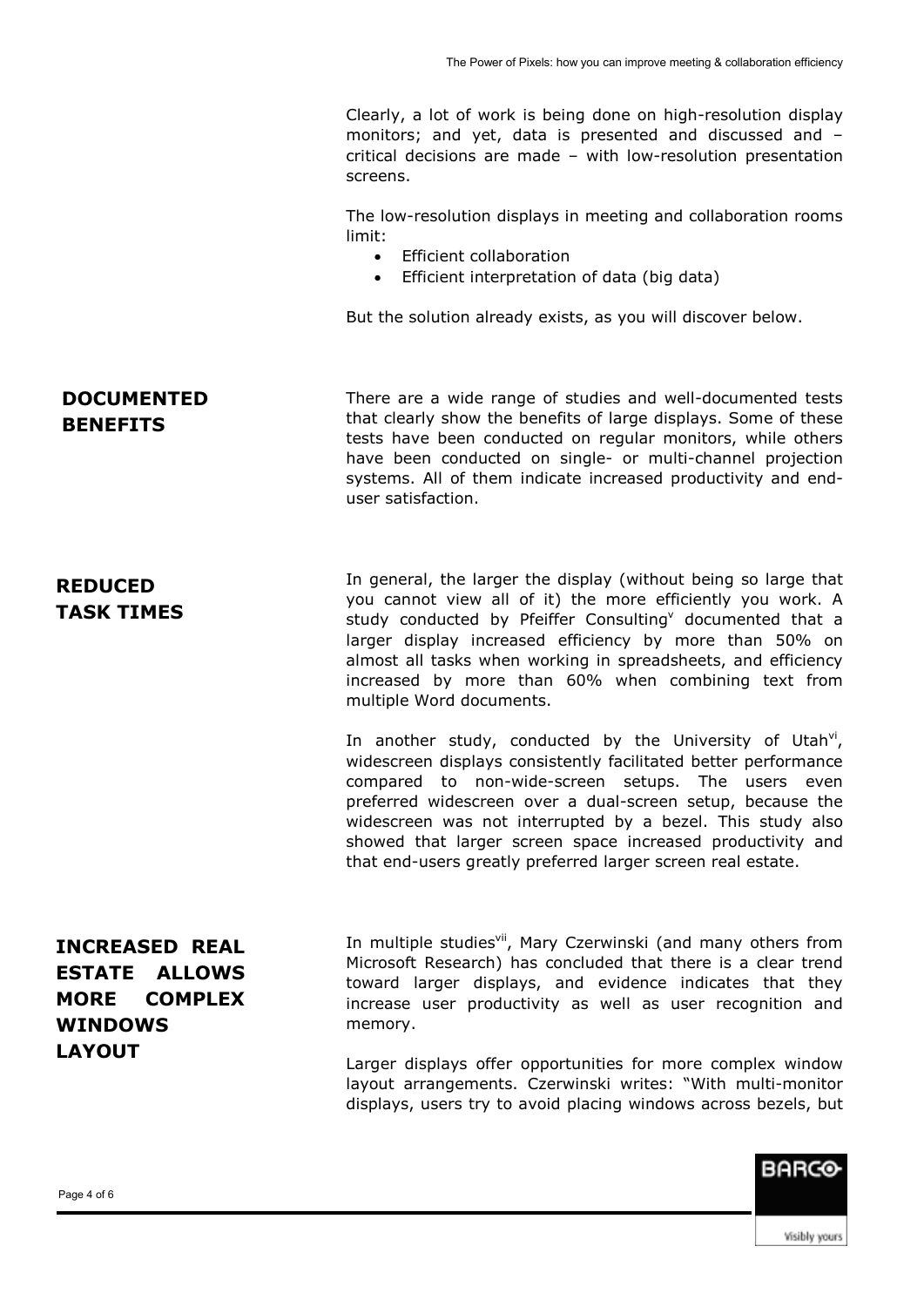this effort is both time-consuming and error-prone. In addition, users can easily waste screen real estate in window layout."

Another study, conducted to verify whether a large screen can support collaboration<sup>viii</sup> findings concluded that: "large screen interaction does offer a higher speed of interaction when compared to small screens", and the results show "a distinct advantage for large screens in interaction speed when compared to small screens, and test subjects expressed preference for interacting with the large display."

These studies also document increased efficiency (speed) and user preference for large-screen systems.

#### **ANALYZING COMPLEX DATA**

While not all organizations need to analyze data as complex as seismic surveys and lease boundaries (such as geoscientists do) the Halliburton<sup>ix</sup> study conducted by Mary Cole and Phill Norlund, documents the challenge of visualizing large datasets and disparate data types at full resolution. Their study shows that a large high-resolution display helps, as the need for content scaling is reduced, and "by viewing all of the data at full resolution, the interpreter can see the forest and the trees."

Obviously, a single WQXGA resolution display does not provide enough resolution for these kinds of data sets (regional interpretation of a 2D seismic line 160 kilometers long) but the study's conclusion that high-resolution display environments can support more efficient workflows is highly applicable.

**BARCO**